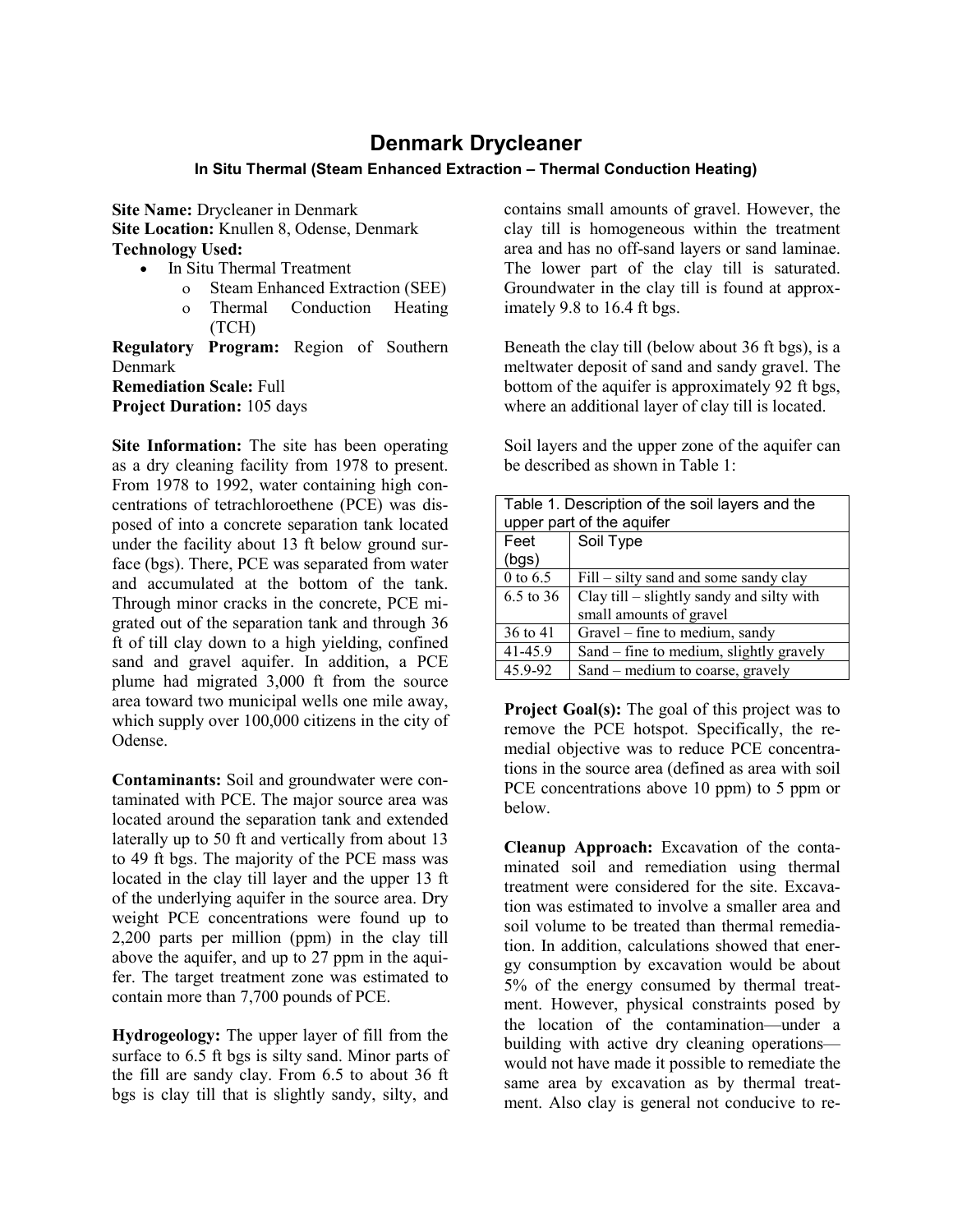mediation by technologies that require direct contact (in situ oxidation, reduction, or biostimulation). Therefore, conductive heating was chosen as the preferred remedy for addressing contamination in the clay.

The presence of the heavily contaminated and highly transmissive sand and gravel aquifer that was also part of the remediation effort raised the question as to whether conductive heating would be the most efficient technology for both. Numeric simulations using the Steam, Thermal and Advanced processes Reservoir Simulator (STARS) were performed to model different approaches for heating the source area. Simulations were carried out for two scenarios:

- TCH as the only heating source in both clay and sandy soil; and
- TCH used to heat the clay portion of the soil, while steam is used to heat the sandy portion of the soil.

In the first STARS simulation, water in the aquifer was heated to boiling point using TCH so that evaporated water and contaminants could be ventilated out of the area. This process led to cold groundwater entering the treatment zone, requiring additional heating. The simulation thus showed that it is necessary to keep the inflow of groundwater into the treatment zone at a minimum, in order to prevent use of the supplied heating energy for incoming water rather than for removal of the contamination. Therefore, in situ thermal desorption as the only heating method was determined to be inefficient because the time and energy needs would be too high to achieve complete PCE removal in an economically feasible manner.

The second STARS simulation was performed using two different approaches: one in which TCH wells were installed through the clay layer into the sandy aquifer, and one in which TCH wells were installed only in the clay till layer. Both scenarios involved using steam in the sandy aquifer. The first scenario showed that water migrated into the clay till around the TCH wells. The cause of this was suggested to be higher permeability around the borings due to heating. In the second scenario, water migration was prevented by installing the TCH wells only into the clay till. This increased remediation efficiency in the clay till, but had no effect on remediation efficiency in the sandy aquifer. This scenario showed that heating only the clay till layer while injecting steam into the aquifer would minimize the upward flow of cold water and allow the desired temperature (100ºC) to be reached within 6 months to remediate the clay till and the upper 13 ft of the aquifer.

Both simulations showed that parts of the modeled area reach a temperature of 50°C about 5 ft bgs and up to 115°C about 16 ft bgs. These temperatures would be detrimental to the active pipelines in the fill layer below the dry cleaning facility, which cannot withstand temperatures above 50°C to 60°C. It was determined that in the full-scale application, ground surface heating could be avoided by increasing ventilation in the fill layer below the concrete floor.

The upward hydraulic gradient and the permeable sandy aquifer posed a challenge for TCH. In addition, the treatment was to be conducted without disturbing ongoing dry cleaning operations (see Figure 1 for system setup inside the dry cleaning facility). This limited access for drilling, placement, and operation of equipment, which needed to be conducted between dry cleaning machines, walls, cables, and pipes beneath a false floor.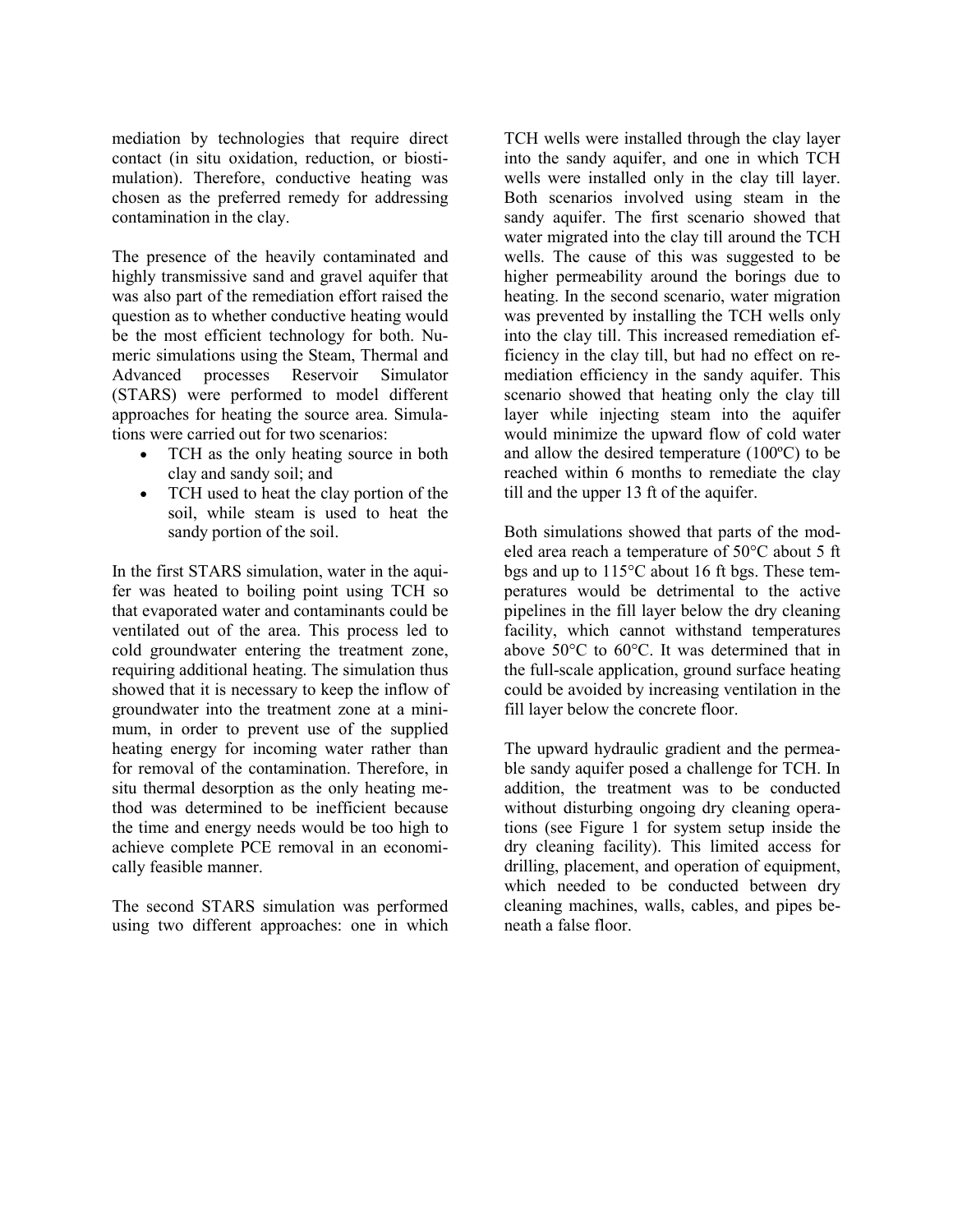

Both vertical and angled borings were installed to ensure the target temperature would be reached. A detailed fill layer ventilation system was installed to protect sub-slab piping, sewer drains, and lines from overheating. The ventilation system was also designed to prevent condensation of contaminants in the colder areas near the ground surface.

Borings included 45 TCH wells installed in the clay till to 32.8 ft bgs and five steam injection wells to 46 ft bgs (see Figure 2). Over 60 vacuum borings were installed to capture mobilized contamination. Wells were installed within the active dry cleaning facility without interfering with ongoing operations.

Heating and steam extraction began in June 2008 with a power input of 450 kW. The treatment period was estimated at 175 days with a target temperature of 100°C. Actual heating lasted 105 days, when remediation goals were reached.

**Project Results:** About  $46.968$   $ft^3$  of soil were treated using the approach over an area of 2,389 ft<sup>2</sup>. About 7,716 pounds of PCE were recovered from the clay till layer, while about 1,102 pounds of PCE were recovered from the sandy aquifer (Figure 3). Remaining PCE mass in the target zone after treatment was estimated to be less than 22 pounds.

Remediation goals were reached at 105 days, 70 days earlier than expected. Average temperature achieved was 102ºC. After the 105 day treatment period, 14 soil samples were collected at different depths from five borings within the treatment area. Recovery rate exceeded 99.75% in the clay till layer and 95% in the sandy aquifer. All samples showed PCE concentrations below remedial goals of 5 ppm, with the maximum PCE concentration in the samples at 4.4 ppm. Five of the samples had PCE concentrations below detectable levels. The average concentration was 510 parts per billion (0.51 ppm).



The energy requirement was calculated to be about 13.6 kWh per 1  $ft<sup>3</sup>$  of soil treated. No soil subsidence occurred during or after the heating. Removal of the source zone had an immediate impact on the mass discharge from the site, which was decreased by at least 300 times by thermal treatment, according to water samples collected in monitoring wells 170 ft downgradient of the source area. The site plume has shrunk considerably since the source was removed and the site is in a long-term monitoring mode.